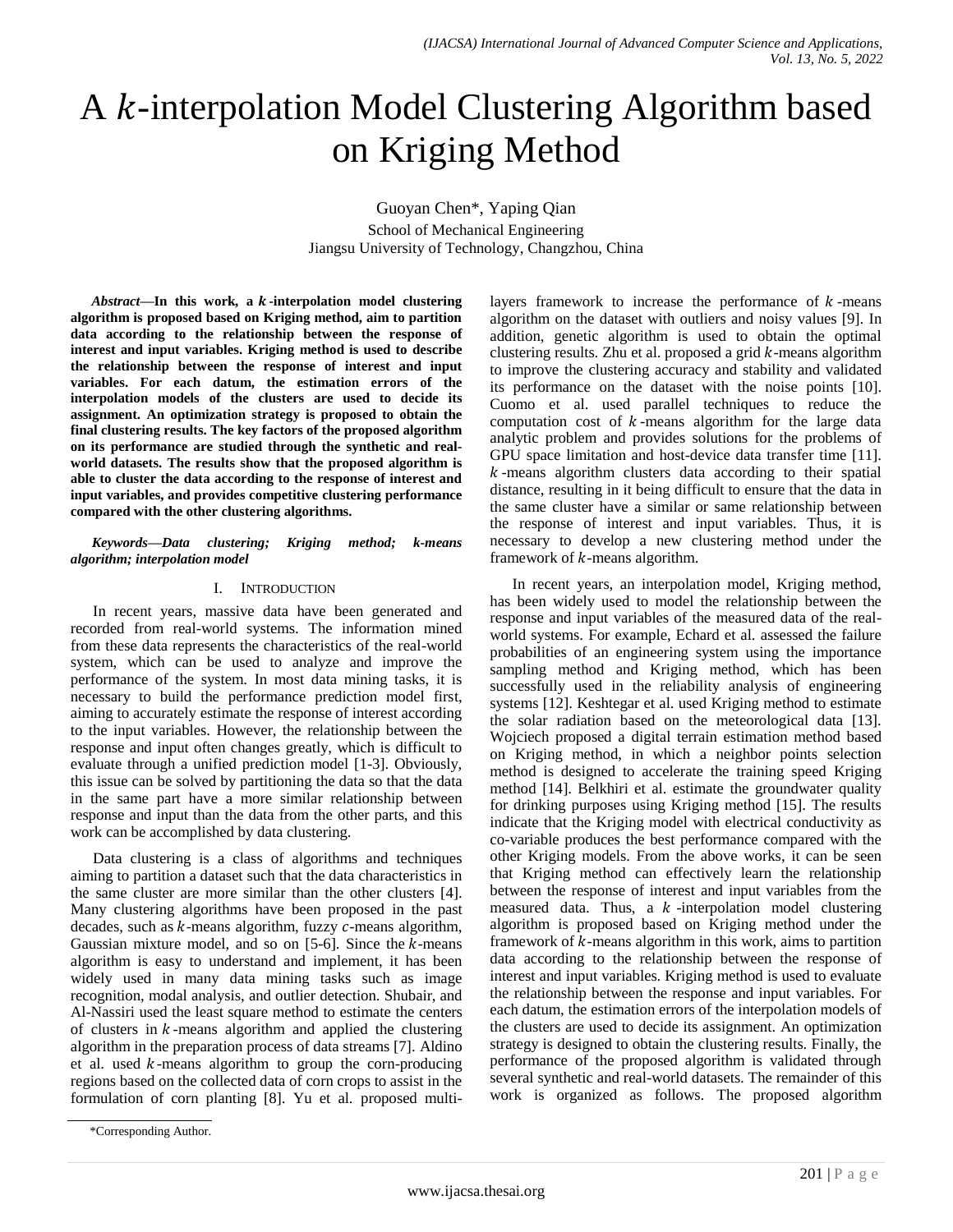including the background of k-means algorithm and Kriging method is introduced in Section 2. The synthetic datasets and engineering datasets are used to test and compare the performance of the proposed algorithm with the conventional clustering algorithms in Sections 3 and 4. The conclusions are provided in Section 5.

# II. LITERATURE REVIEW

In recent years, several data clustering algorithms have been proposed to partition data according to their relationship between the response of interest and input. Peng et al. [16] introduced ridge regression to evaluate the relationship of twodimensional data in their clustering. Chen et al. [17] used the least square method to evaluate the features of data, and then applied fuzzy c-means algorithm to cluster them. However, only the linear relationship is considered in the above methods. To realize data clustering based on their nonlinear relationship between the response of interest and input, artificial neural networks and Gaussian process regression have been used to replace linear models. For example, Blažič et al. [18] used artificial neural networks to evaluate the nonlinear regression relationship to identify the state of engineering systems. Fuhg et al. [19] applied Gaussian process regression to evaluate the relationship among attributes to partition data according to their variation ranges. Fang et al. [20] used artificial neural networks to evaluate the relationship among data attributes to cluster the in-situ data of a tunnel boring machine.

# III. PROPOSED METHOD

#### *A. K-means Algorithm*

 $k$ -means algorithm is developed in the area of signal processing, which aims to partition  $n$  data into  $k$  clusters in which each datum belongs to the cluster with the nearest mean (the prototype of the cluster). Generally, the clustering process of  $k$ -means algorithm can be subdivided into two stages: assignment step and update step as follows.

Assignment step: each datum is assigned to the cluster with the nearest prototype as follows

$$
S_i^t = \{datum_p: ||d_{ip}||^2 \le ||d_{jp}||^2 \forall j, 1 \le j \le k\}
$$
 (1)

where  $d$  represents the distance between the datum and the mean (Euclidean distance is usually used), and  $datum_n$  is assigned to exactly one  $S_i^t$ .

Update step: the mean (prototype) of each cluster is recalculated as follows.

$$
m_i^{t+1} = \frac{1}{|s_i^t|} \sum_{\text{datum}_j \in S_i^t} \text{datum}_j \tag{2}
$$

The iterations are carried out until the assignments no longer change.

# *B. Kriging Method*

In Kriging method (KRG), the following model is used to model the outputs at the samples:

$$
Y(x) = f^{T}(x)\beta + Z(x)
$$
\n(3)

where  $Y(x)$  is the function of interest,  $f = [f_1(x), f_2(x), ..., f_m(x)]^T$  is the basis functions, and

 $\beta = [\beta_1, \beta_2, ..., \beta_m]^T$  is the corresponding coefficient vector.  $Z(x)$  is a Gaussian stationary process with zero mean and covariance.

$$
Cov(xi, xj) = \sigma2 R(\theta, xi, xj) i, j = 1, 2, ..., n
$$
 (4)

where  $\sigma^2$  is the process variance,  $R(\theta, x_i, x_j)$  is the correlation function of the stochastic process,  $\theta$  is the hyperparameters of  $R(\theta, x_i, x_i)$ , and *n* is the sample number, The maximum likelihood method is used to optimize  $\theta$ , where the likelihood function is expressed as follows:

$$
L = (2\pi\sigma^2)^{-\frac{n}{2}} |R|^{-\frac{1}{2}} \exp\left[-\frac{1}{2\sigma^2} (Y - F\beta)^T R^{-1} (Y - F\beta)\right] \tag{5}
$$

where  $R$  is the correlation matrix and  $F$  is a vector including the value of  $f(x)$ .  $\beta$  and  $\sigma^2$  are estimated through the least-square method as follows.

$$
\hat{\beta} = (F^T R^{-1} F)^{-1} F^T R^{-1} Y \tag{6}
$$

$$
\widehat{\sigma^2} = \frac{1}{n} (Y - F\beta)^{\mathrm{T}} R^{-1} (Y - F\beta)
$$
\n(7)

By taking the logarithm of Eq. (5) with the imposed  $\sigma^2$ value and multiplying by -1, the maximum problem to obtain the optimal  $\theta$  is revised as

$$
\text{minimize } \frac{1}{2} \ln(|R|) + \frac{n}{2} \ln(|\sigma^2|) \tag{8}
$$

The prediction of Kriging method for a new sample  $x^*$  is

$$
y(x^*) = f^{T}(x^*)\beta + r^{T}R^{-1}(Y - F\beta)
$$
\n(9)

where  $r = [R(\theta, x_1, x^*), R(\theta, x_2, x^*), ..., R(\theta, x_n, x^*)].$ 

# *C. The Proposed Algorithm*

A  $k$ -interpolation model clustering algorithm is proposed based on Kriging method in this section. From Eq. (1), it can be known that the distance  $d$  should involve the relationship between the response of interest and input variables, if we want to cluster the data based on the relationship. In this work, Kriging method is used to evaluate the relationship, and the estimated response of each datum can be obtained as flows.

$$
\widehat{y_{p,l}} = KRG(x_p)_l \tag{10}
$$

where  $\widehat{y}_{p,\iota}$  is the estimated response of k-th datum of *i*-th cluster,  $x_p$  is the vector of input variables. The distance d is defined as follows.

$$
d_{ip} = |y_p - \widehat{y_{p,l}}| \tag{11}
$$

Similar to  $k$ -means algorithm, the clustering process of the proposed algorithm (named  $k$ -IM) is summarized as follows.

Step 1. Set the clustering number  $c$ ;

Step 2. Generate the assignment of the data randomly;

Step 3. Construct KRG model of *i*-th cluster based on the data contained in the cluster;

Step 4. Using the obtained KRG models to get the responses of all the data and creating the responses matrix  $Y_{n \times C}$ ;

Step 5. Assigning each datum to the cluster using Eq. (1) and Eq. (11).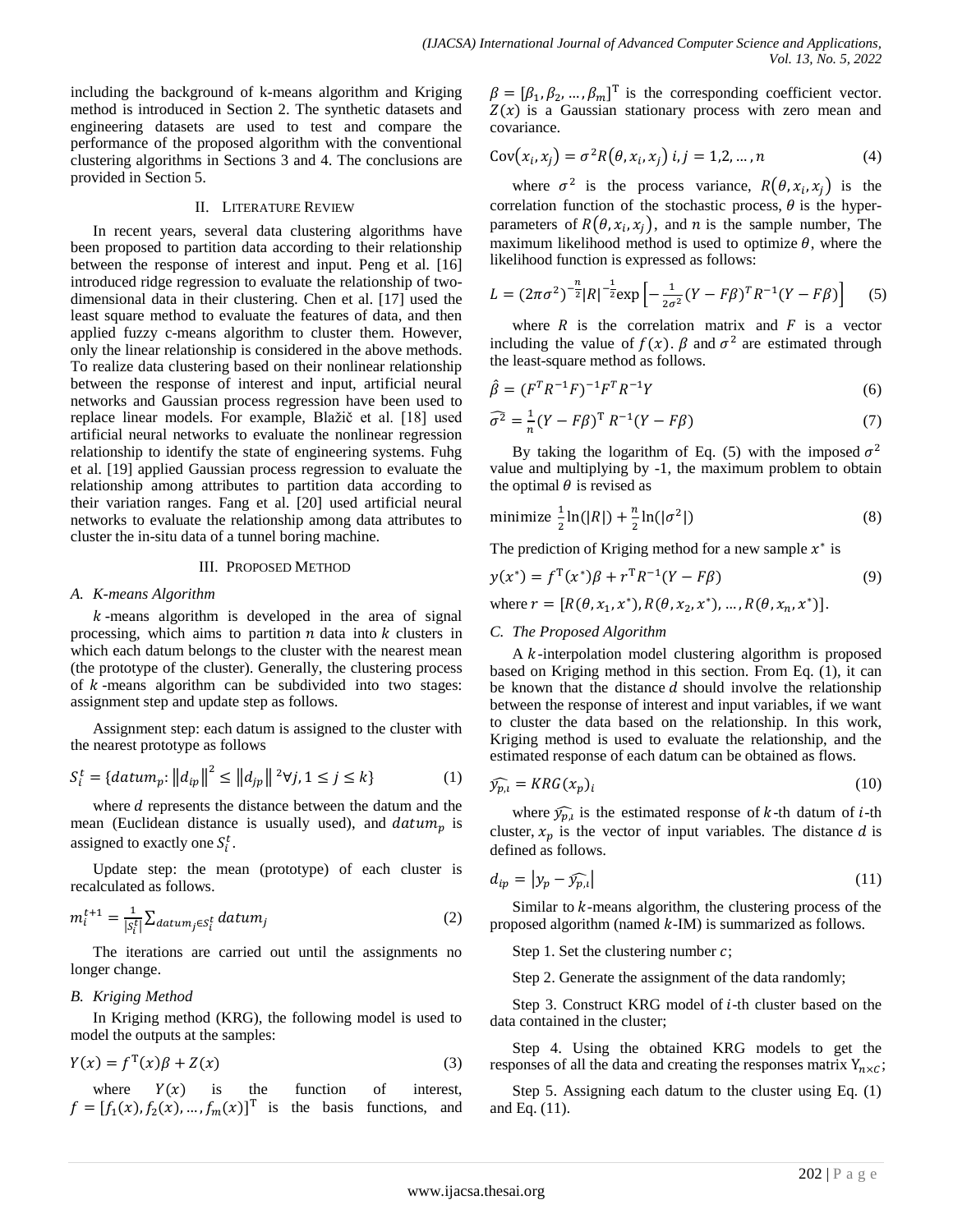Step 6. If any stop conditions are satisfied, the procedure is stopped, and the current assignment results are considered as the final clustering results, otherwise, return to Step 3.



Fig. 1. Flow-chart of the Propsoed Algorithm.

# IV. EXPERIMENTS ON SYNTHETIC DATASETS

In this section, the synthetic datasets are used to validate the proposed algorithm. For each dataset, the data of each cluster is generated first and combined as the final dataset. The Latin hypercube sampling method is used to generate the input variables, and then the corresponding responses are calculated through the setting relationship between the response and input variables. The naming of the dataset is based on its sample number and cluster number. For example, N400C2 means that the dataset has 400 samples and two clusters. The proposed algorithm is compared with three popular clustering methods,  $k$ -means algorithm (KM), fuzzy  $c$ -means algorithm (FCM), and Gaussian mixture model (GMM). The clustering performance is evaluated through the following indexes.

*1) Misclassification rate ( ):*

$$
MS = \frac{N_{error}}{N_{total}} \tag{12}
$$

where  $N_{error}$  is the number of misclassified data;  $N_{total}$  is the total number of data. The lower  $MS$ , the higher cluster validity.

2) *Adjusted rand index (ARI) [21]:* Given a set  $S$  of  $n$ elements, and two partitions of these elements, namely  $X = \{X_1, X_2, ..., X_s\}$  and  $Y = \{Y_1, Y_2, ..., Y_s\}$ , the overlap between  $X$  and  $Y$  can be summarized in a contingency table  $[n_{ij}]$  where each entry  $n_{ij}$  denotes the number of objects in common between  $X_i$  and  $Y_i$ :  $n_{ij} = |X_i \cap Y_j|$  as shown in Table I. Adjusted rand index is defined as follows:

$$
ARI = \frac{\Sigma_{i,j} \binom{n_{ij}}{2} - \left[\Sigma_i \binom{a_i}{2} \Sigma_j \binom{b_j}{2}\right] / \binom{n}{2}}{\frac{1}{2} \left[\Sigma_i \binom{a_i}{2} + \Sigma_j \binom{b_j}{2}\right] - \left[\Sigma_i \binom{a_i}{2} \Sigma_j \binom{b_j}{2}\right] / \binom{n}{2}}
$$
(13)

The closer  $ARI$  to 1, the higher cluster validity.

| TABLE L | <b>CONTINGENCY TABLE</b> |
|---------|--------------------------|
|---------|--------------------------|

| $X\backslash Y$ | $Y_1$    | $Y_2$          | $\cdots$ | $Y_{s}$  | <b>Sums</b>    |
|-----------------|----------|----------------|----------|----------|----------------|
| $X_1$           | $n_{11}$ | $n_{12}$       | $\cdots$ | $n_{1s}$ | $a_1$          |
| $X_2$           | $n_{21}$ | $n_{22}$       |          | $n_{2s}$ | a <sub>2</sub> |
|                 |          |                |          |          |                |
| $X_{\rm s}$     | $n_{r1}$ | $n_{r2}$       |          | $n_{rs}$ | $a_r$          |
| Sums            | $b_{1}$  | b <sub>2</sub> |          | $b_{s}$  |                |

*3) Normalized mutual information ( ) [22]:*

$$
NMI(X,Y) = \frac{I(X,Y)}{\sqrt{H(X)H(Y)}}\tag{14}
$$

where  $I(\cdot)$  is the mutual information metric and  $H(\cdot)$  is the entropy metric. The closer  $NMI$  to 1, the higher cluster validity.

# *A. Effect of Sample Number*

In this section, four synthetic datasets are used to study the effect of sample number on the performance of the  $k$ -IM algorithm. In each dataset, there are two clusters, and each cluster has the following relationship between the response and input.

Cluster 1: 
$$
y = (6x - 2)^2 * sin(12x - 4)
$$

Cluster 2:  $y = 0.6(6x - 2)^2 * sin(12x - 4) + 12(x - 0.5) +$ 6

where  $x \in [0,1]$ . For each synthetic dataset, one cluster has 150, 200, 250, 300 samples, respectively. Thus, the four synthetic datasets are denoted as N100A2C2, N200A2C2, N300A2C2, N400A2C2, respectively. The obtained N400A2C2 dataset is shown in Fig. 1. From Fig. 2, it can be seen that seen that the samples of the two clusters are distributed similarly, but the relationship between the response of interest and input is different. The 30 times experiments are conducted for each dataset. The average experimental results are shown in Tables II to IV.

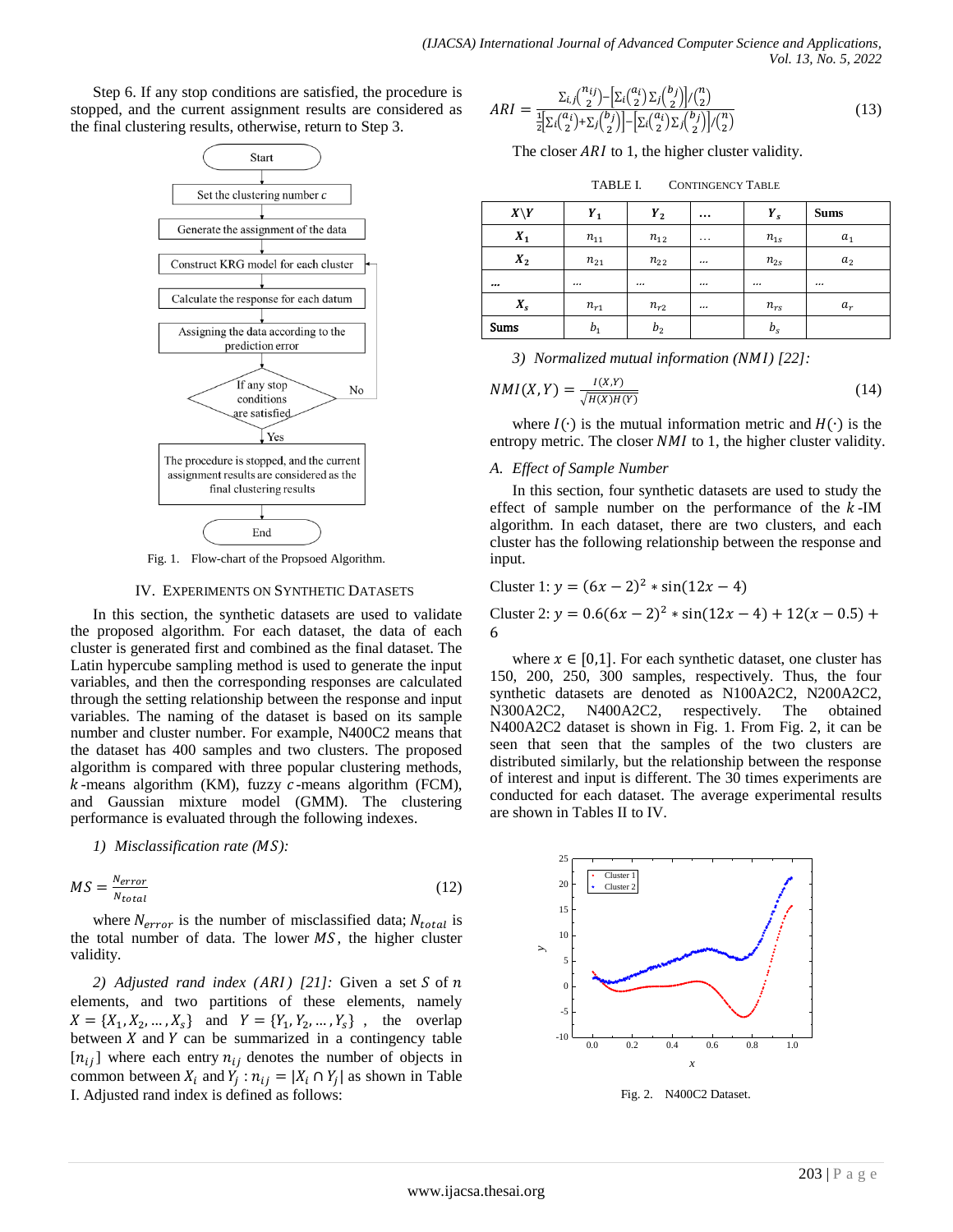

Fig. 3. Clustering Results Comparison of N400C2 Dataset.

From these tables, it can be seen that the  $k$ -IM algorithm produces much better results than the FCM, KM, and GMM algorithms. The mean misclassification rate of the proposed algorithm is less than 0.03, which is much smaller than those of FCM, KM, and GMM, indicating the  $k$ -IM algorithm is able to accurately cluster the synthetic datasets. To further compare the performance of the clustering algorithms, the clustering results of N400C2 dataset of one experiment are shown in Fig. 3. From this figure, it can be seen that the proposed algorithm clusters the data based on the relationship between the output and input. The FCM and KM algorithms cluster the data according to their spatial distribution. It is noted that the GMM algorithm assigns most data to one cluster. The reason is mainly that it clusters data with the assumption that the data obey a Gaussian mixed distribution. The assumption cannot be stratified for N400A2C2 dataset. Thus, the clustering results of the GMM algorithm are much worse than the other algorithms. From the experimental results shown in Tables II to IV, it is observed that the sample number has an effect on the proposed algorithm. With the sample number increasing from 300 to 600, the MS of the proposed algorithm first decreases to 0.013 and then increases to 0.019. Similar results can be found in the indexes ARI and NMI. The reason is explained as follows. As the sample number increases, more samples can be utilized to construct the KRG models, which mean that the relationship between the output and input can be evaluated more accurately. The performance of the  $k$ -IM algorithm increases with the increase in the sample number. However, the KRG model tends to be overfitting when the sample number is too large. Thus, the performance of the  $k$ -IM algorithm decreases with the sample number increasing from 500 to 600. The proposed algorithm produces competitive clustering results for the datasets with different sample numbers tested in this section.

TABLE II. THE EXPERIMENTAL RESULTS OF MS

| <b>Dataset</b> | $k$ -IM | <b>FCM</b> | KM    | <b>GMM</b> |
|----------------|---------|------------|-------|------------|
| N300C2         | 0.028   | 0.247      | 0.370 | 0.439      |
| N400C2         | 0.027   | 0.248      | 0.391 | 0.467      |
| N500C2         | 0.013   | 0.246      | 0.381 | 0.464      |
| N600C2         | 0.019   | 0.246      | 0.339 | 0.485      |

TABLE III. THE EXPERIMENTAL RESULTS OF ARI

| <b>Dataset</b> | $k$ -IM | <b>FCM</b> | KM    | <b>GMM</b> |
|----------------|---------|------------|-------|------------|
| N300C2         | 0.894   | 0.253      | 0.107 | 0.099      |
| N400C2         | 0.894   | 0.251      | 0.084 | 0.080      |
| N500C2         | 0.951   | 0.255      | 0.095 | 0.076      |
| N600C2         | 0.926   | 0.256      | 0.146 | 0.069      |

TABLE IV. THE EXPERIMENTAL RESULTS OF NMI

| <b>Dataset</b> | $k$ -IM | FCM   | KM    | <b>GMM</b> |
|----------------|---------|-------|-------|------------|
| N300C2         | 0.833   | 0.215 | 0.096 | 0.094      |
| N400C2         | 0.839   | 0.214 | 0.077 | 0.067      |
| N500C2         | 0.923   | 0.216 | 0.085 | 0.063      |
| N600C2         | 0.883   | 0.216 | 0.126 | 0.068      |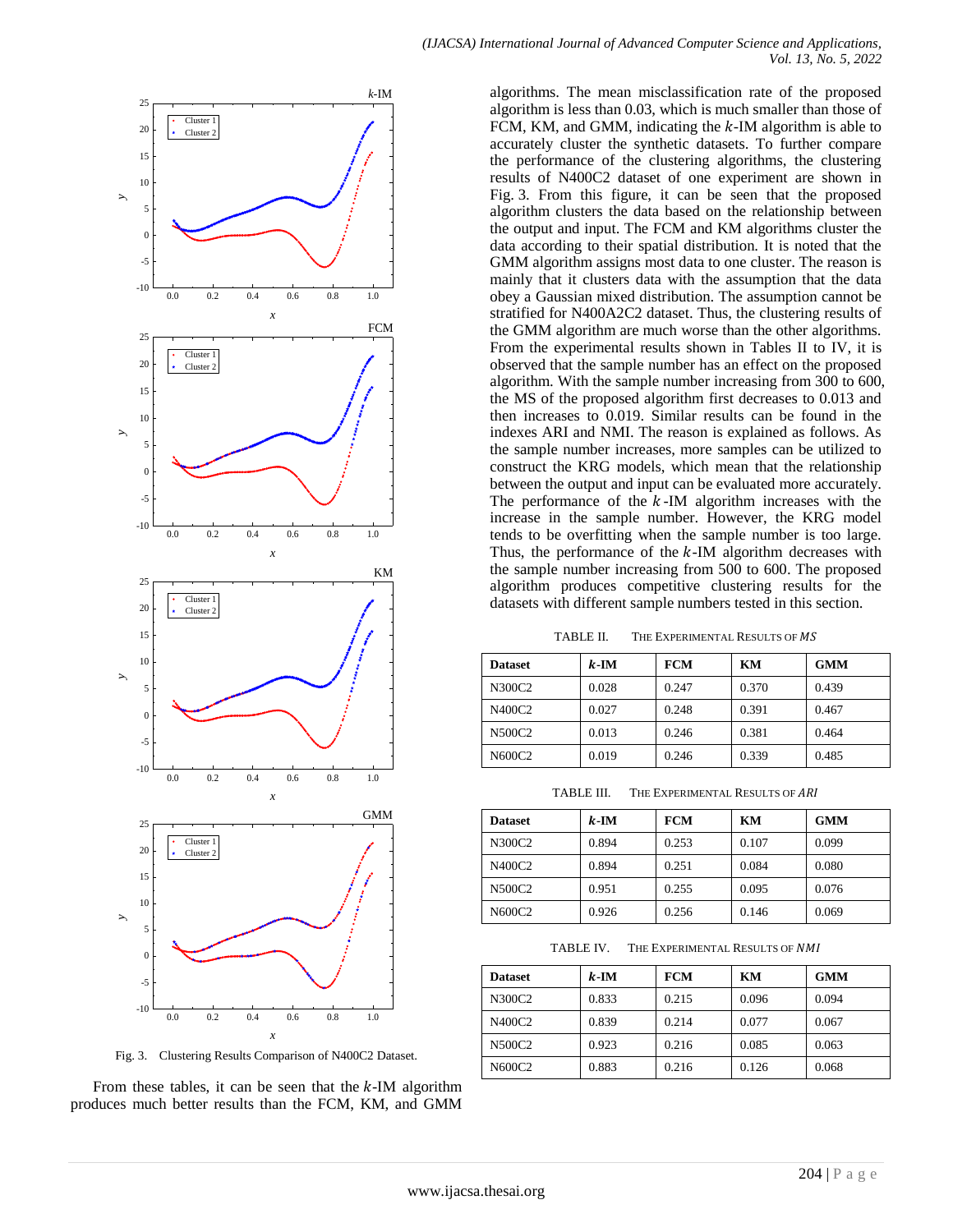# *B. Effect of Cluster Number*

Three datasets with different cluster numbers are used to test the effect of clustering number on the proposed algorithm, as shown in Table V. It is observed that the clusters of each dataset have similar but different relationships between the response and input variables. For each dataset, 30 times experiments are conducted. The average clustering results are shown in Fig. 4.



Fig. 4. Clustering Results of N400C2, N600C3 and N800C4 Datasets.

From Fig. 3, it is observed that the k-IM algorithm is still able to produce the best results among the tested four algorithms. The highest misclassification rate of the k-IM algorithm is around 0.10, which is much smaller than the conventional FCM, KM, and GMM algorithms. The index of the k-IM algorithm is higher than 0.80 for all three datasets. The index NMI is around 0.80, which is higher than the other clustering algorithms as well. It is noted that the misclassification rate of the GMM algorithm is higher than 0.50 for N600C3 and N800C4 datasets. The reason is that the GMM algorithm clusters almost all the data into one class, which means that most data are misclassified. Thus, the MS is higher than 0.50. With the cluster number increasing, the performance of the k-IM algorithm decreases, but it is still much better than the other popular clustering algorithms. The proposed algorithm can produce competitive clustering results when clustering the dataset with different cluster numbers tested in this section.

# *C. Effect of Noise*

The measured data of real-world systems usually have noise. N400A2C2 dataset is used to test the performance of the  $k$ -IM algorithm on the noise. The synthetic datasets are generated as follows. For each cluster, the input variables are generated. The response is calculated according to the set function. For each datum, a random value is generated according to the set interval as shown in Table VI and added to the response. The average clustering results of 30 times experiments are shown in Tables VI to VIII.

TABLE V. EFFECT OF SAMPLE ON THE CLUSTERING PERFORMANCE  $(MS)$ 

| <b>A-1171</b>    |                |                                                      |
|------------------|----------------|------------------------------------------------------|
| <b>FCM</b><br>KМ | <b>Dataset</b> | Relationship                                         |
| GMM              | N400C2         | $y = (6x - 2)^2 * sin(12x - 4)$                      |
|                  |                | $y = 0.6(6x - 2)^2$ * sin(12x - 4) + 12(x - 0.5) + 6 |
|                  |                | $y = (6x - 2)^2 * sin(12x - 4)$                      |
|                  | N600C3         | $y = (6x - 2)^2 * sin(12x - 4) + 6(x - 0.5)$         |
|                  |                | $y = 0.6(6x - 2)^2$ * sin(12x - 4) + 12(x - 0.5) + 6 |
|                  |                | $y = (6x - 2)^2 * sin(12x - 4)$                      |
|                  | N800C4         | $y = (6x - 2)^2 * sin(12x - 4) + 6(x - 0.5)$         |
| )C4              |                | $y = (6x - 2)^2 + 10$                                |
| $k$ -IM          |                | $y = 0.6(6x - 2)^2 * sin(12x - 4) + 12(x - 0.5) + 6$ |
|                  |                |                                                      |

 $\begin{bmatrix} KM \\ C10M \end{bmatrix}$  TABLE VI. EFFECT OF NOISE ON THE CLUSTERING PERFORMANCE  $(MS)$ 

| <b>Noise</b>    | $k$ -IM | <b>FCM</b> | KM    | <b>GMM</b> |
|-----------------|---------|------------|-------|------------|
|                 | 0.027   | 0.248      | 0.391 | 0.467      |
| $[-0.25, 0.25]$ | 0.029   | 0.246      | 0.404 | 0.432      |
| $[-0.50, 0.50]$ | 0.038   | 0.247      | 0.334 | 0.393      |
| $[-0.75, 0.75]$ | 0.040   | 0.248      | 0.390 | 0.413      |
| $[-1.00, 1.00]$ | 0.044   | 0.252      | 0.360 | 0.397      |

TABLE VII. EFFECT OF NOISE ON THE CLUSTERING PERFORMANCE  $(ARI)$ 

| <b>Noise</b>    | $k$ -IM | <b>FCM</b> | KM    | <b>GMM</b> |
|-----------------|---------|------------|-------|------------|
|                 | 0.894   | 0.251      | 0.084 | 0.080      |
| $[-0.25, 0.25]$ | 0.887   | 0.256      | 0.111 | 0.072      |
| $[-0.50, 0.50]$ | 0.854   | 0.255      | 0.173 | 0.116      |
| $[-0.75, 0.75]$ | 0.846   | 0.252      | 0.122 | 0.094      |
| $[-1.00, 1.00]$ | 0.830   | 0.245      | 0.139 | 0.107      |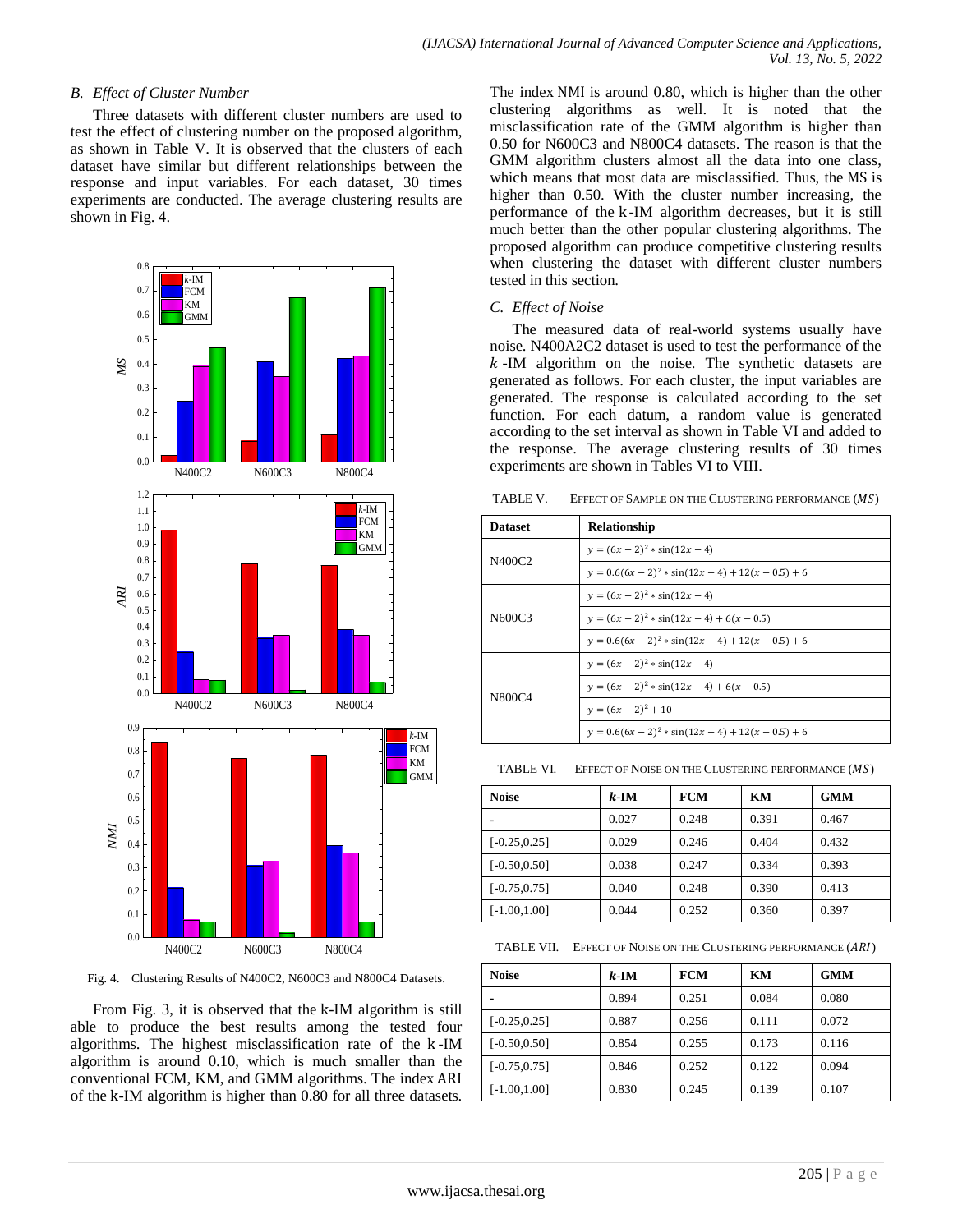| <b>Noise</b>    | $k$ -IM | <b>FCM</b> | KM    | <b>GMM</b> |
|-----------------|---------|------------|-------|------------|
|                 | 0.839   | 0.214      | 0.077 | 0.067      |
| $[-0.25, 0.25]$ | 0.819   | 0.216      | 0.096 | 0.060      |
| $[-0.50, 0.50]$ | 0.774   | 0.216      | 0.147 | 0.094      |
| $[-0.75, 0.75]$ | 0.764   | 0.214      | 0.105 | 0.081      |
| $[-1.00, 1.00]$ | 0.741   | 0.209      | 0.120 | 0.087      |

TABLE VIII. EFFECT OF NOISE ON THE CLUSTERING PERFORMANCE (NMI)

The performance of the k-IM algorithm is better than the other popular clustering algorithms even if the dataset has noise in the relationship between the response of interest and input variables. The MS of the k-IM algorithm is smaller than 0.05, which means that less than five percent of the data are misclassified. Similar results can be found in the experimental results of the performance index ARI and NMI. With the noise level increasing, the performance of the  $k$ -IM algorithm decreases. When the dataset has higher noise in the relationship between the response of interest and input variables, the Kriging method is more difficult to accurately evaluate the relationship. Thus, the performance of the proposed algorithm is worse when the noise level is higher. But, the MS of the k-IM algorithm is still smaller than 0.045. The k-IM algorithm can produce competitive clustering results for the datasets tested in this section.

#### V. EXPERIMENTS ON ENGINEERING DATASETS

In this section, three engineering datasets are used to further test the proposed algorithm. Since the classification information of the engineering datasets is unknown, the experiments are conducted as follows. For each engineering dataset, the dataset is first clustered into several subsets. For each subset, five cross-validation method is used to test whether the data in the same subset has a similar relationship between the response of interest and input variables. The subset is randomly divided into five parts, one part is selected as the testing data, and the remaining four parts are used as the training data. The experiments are conducted five times, and the average *-square of the five experiments is used to assess* the consistency of the relationship of the subset.  $R$ -square is calculated as follows.

$$
R^{2} = 1 - \frac{\sum_{i=1}^{n} (y_{i} - \widehat{y}_{i})^{2}}{\sum_{i=1}^{n} (y_{i} - \widehat{y})^{2}}
$$
(15)

where *n* is the number of the testing data,  $y_i$  is the real response,  $\hat{y}_i$  is the estimate response, and  $\bar{y}$  is the mean of the real responses. The closer  $R^2$  to 1, the better performance.

# *A. Yacht Hydrodynamics Dataset*

The yacht hydrodynamics dataset is first used. The dataset comes from a series of 308 experiments on the residuary resistance of sailing yachts [23]. Severn input variables are considered, including the prismatic coefficient, longitudinal position of the center of buoyancy, length-displacement ratio, beam-draught ratio, length-beam ratio, and Froude number. The residuary resistance is evaluated through the per unit weight of displacement. The  $k$ -IM, FCM, KM, and GMM

algorithms are used to cluster the yacht hydrodynamics dataset into two subsets. And, five cross-validation methods are applied to each subset to test whether the data in the same subset has a similar relationship between the residuary resistance and input variables. The experiments are conducted 30 times, and the corresponding results are shown in Fig. 5. The average  $R^2$  of the k-IM algorithm is higher than 0.98 for the obtained two clusters, which is much better than that of the FCM, KM, and GMM algorithms, indicating that the data of the same cluster obtained by the proposed algorithm have more similar relationship between the response of interest and input variables. The  $k$ -IM algorithm is able to cluster the yacht hydrodynamics dataset according to the relationship between the residuary resistance and input variables.

#### *B. Bolt Tensioner Dataset*

Bolt tensioner is a widely used tensioning tool in the assembly of large equipment such as nuclear power generators or the construction of large buildings [24]. It is an annular jack that rises up through hydraulic pressure. The bolt tensioner dataset recorded the data from 40 simulations, including the maximum stress at the piston of the bolt tension and the corresponding structural parameters with the same hydraulic pressure. In the experiment, the cluster number is set two as well, and the  $k$ -IM, FCM, KM and GMM algorithms are used to cluster the dataset. Based on the clustering results of each clustering algorithm, five cross-validation methods are to test whether the data in the same cluster has a similar relationship between the maximum stress and structural parameters. Fig. 5 shows the experimental results. It is noted that the GMM algorithm cannot provide clustering results since the covariance matrix is ill. From Fig. 6, it can be seen that the average  $R^2$ s of the k-IM algorithm is the highest among the tested four clustering algorithms. The  $k$ -IM algorithm is able to cluster the bolt tensioner data such that the data in the same cluster have a similar relationship between the maximum stress and structural parameters.



Fig. 5. Experimental Results of Yacht Hydrodynamics Dataset.